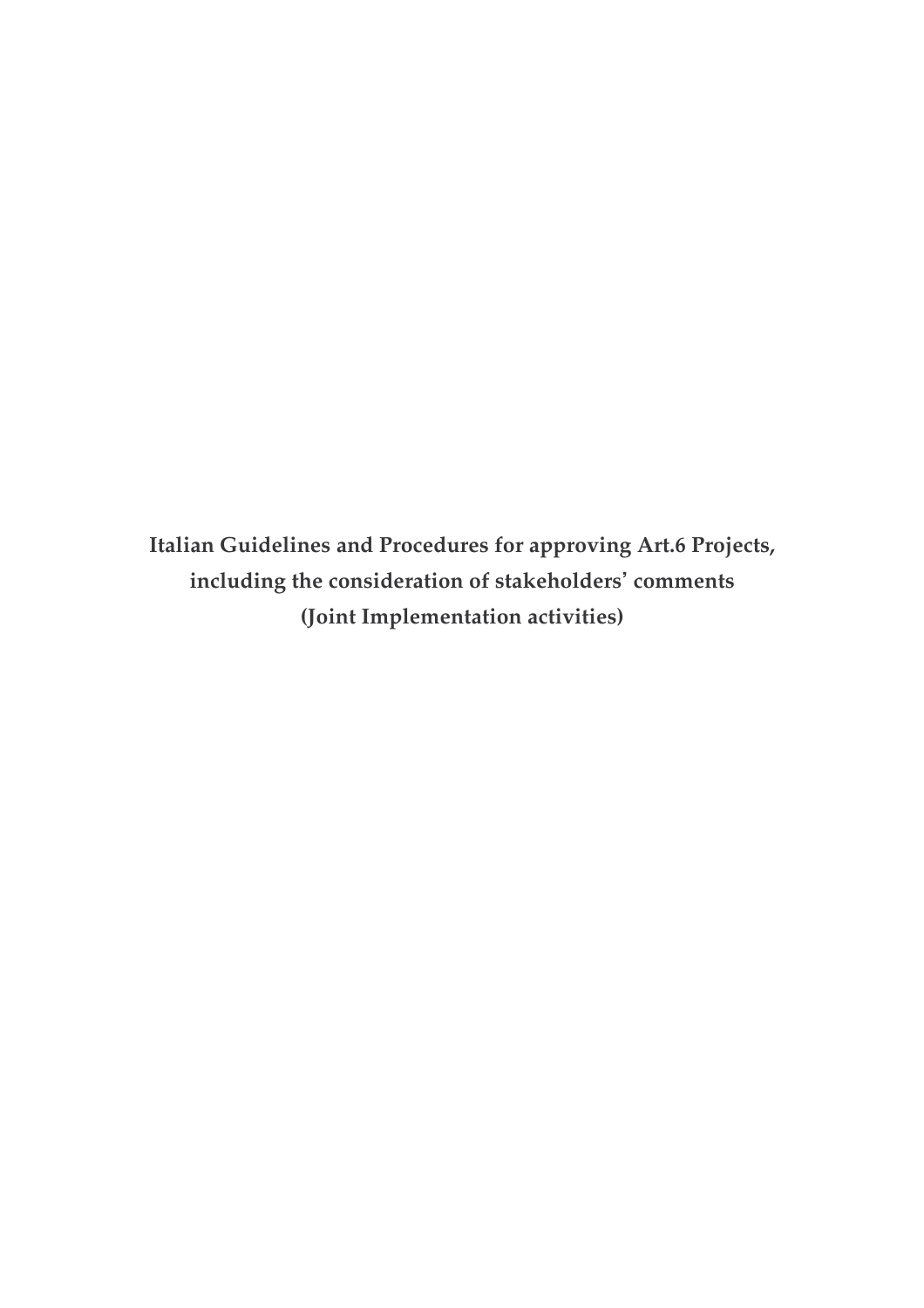This document, named *Italian Guidelines and Procedures for Approving Art.6 Projects, including the consideration of stakeholders comments,* details the guidelines for fulfilling the requirements for Joint Implementation (JI) projects in order to obtain the necessary formal approval as set out by the Italian Government in accordance with international rules and as far as JI project activities implemented by Italian enterprises are concerned.

When an Italian entity wishes to become a Project Participant in a given JI project, and to transfer Emission Reduction Units resulting from that JI project, the role of the Italian Designated Focal Point is to approve the JI project and to authorise the participation of the project participant in it.

The Italian Designated Focal Point only issues Letters of Approval for Italian individuals and/or legal entities either domiciled on the Italian territory or legally established there.

Such approval and authorisation is granted through the issuance of a Letter of Approval. An application should be made by filling in the format "Application for Letter of Approval" (See Annex I of the present document) accompanied by the additional documents detailed in this Italian Guidelines.

The application shall be sent to the following e-mail address:

PIA-SDG@minambiente.it

A signed copy of the Application for Letter of approval and hard copies of the documents shall be sent to:

> Mr. Corrado Clini Director General Department for Environmental Research and Development Ministry for the Environment, Land and Sea Via Cristoforo Colombo 44 00147 Rome Italy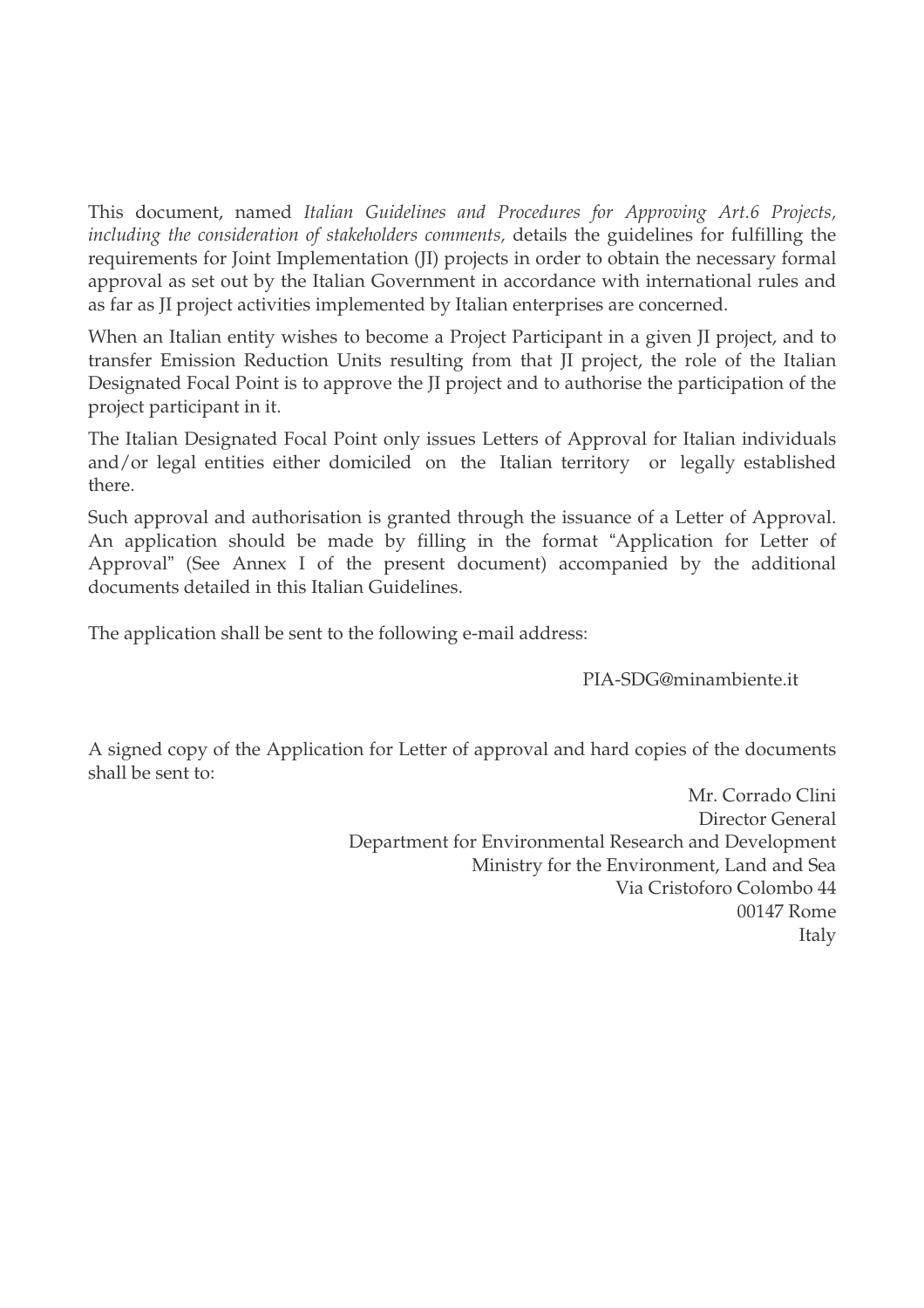## **Summary**

| 4 Requirements to obtain a Letter of Approval from the Italian Designated Focal Point                                                                                                                                                    |  |
|------------------------------------------------------------------------------------------------------------------------------------------------------------------------------------------------------------------------------------------|--|
| 4.3 Scenario 1: Italy acting as the non-Host Party and the Host Party decides for Track 1 verification procedure13<br>4.4 Scenario 2: Italy acting as the non-Host Party and the Host Party decides for Track 2 verification procedure14 |  |
|                                                                                                                                                                                                                                          |  |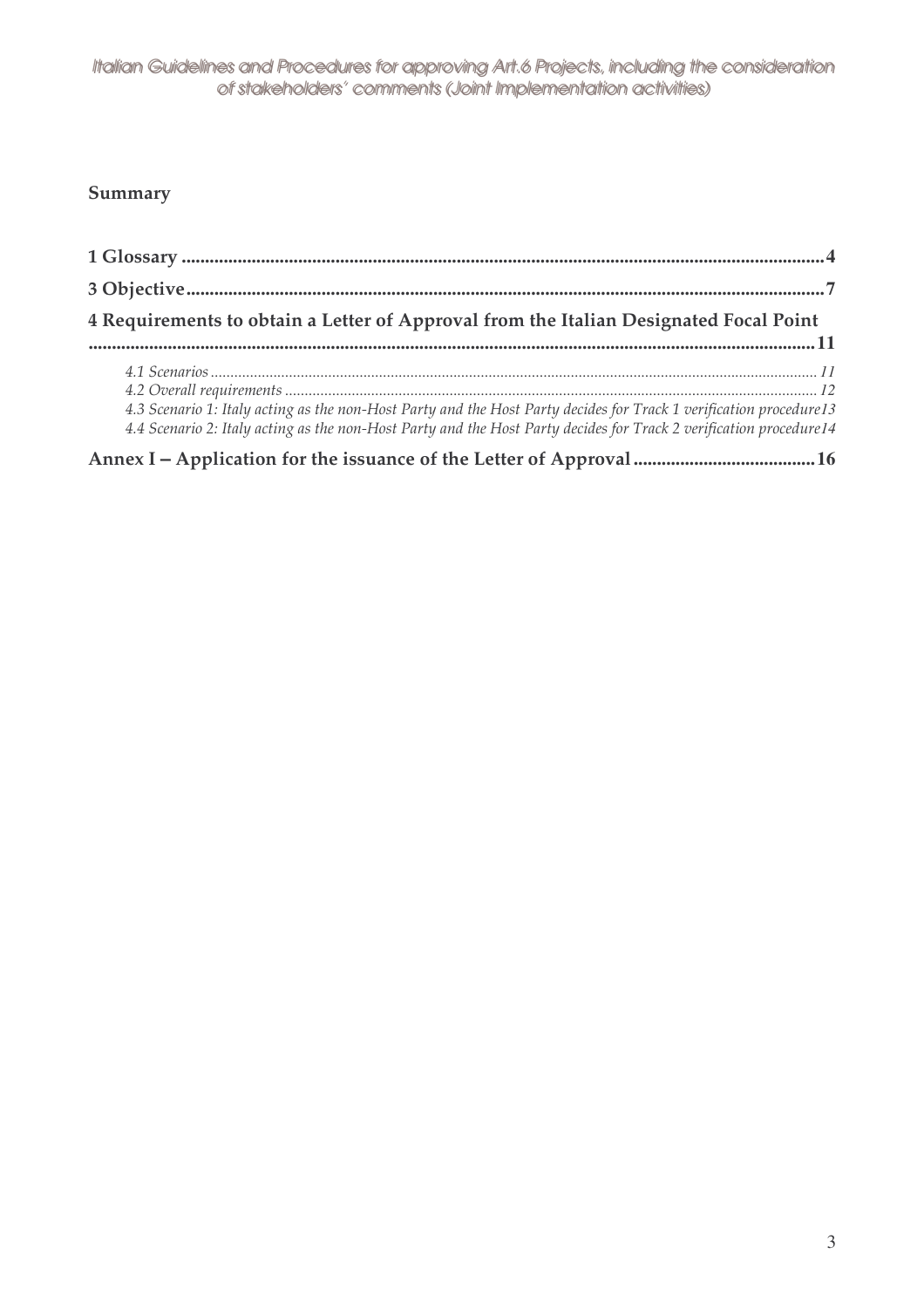# **1 Glossary**

The primary purpose for this Glossary is to identify common terminology used in Joint Implementation documentation, and to clarify the meaning of the words and terms used hereinunder. It is intended that this Glossary be used as an integral part of the *Italian Guidelines and Procedures for Approving Art.6 Projects, including the consideration of stakeholder comments*.

- a) "UNFCCC" means the United Nations Framework Convention on Climate Change;
- b) "Annex I" means Annex I of the UNFCCC;
- c) "Annex I Countries" means the countries listed in Annex I of the UNFCCC and, when appropriate, in Annex B of the Kyoto Protocol;
- d) "COP/MOP" means the Conference of the Parties serving as the meeting of the Parties to the Kyoto Protocol;
- e) "Joint Implementation" or "JI" means the mechanism referred to in Article 6 of the Kyoto Protocol;
- f) An "emission reduction unit" or "ERU" is a unit issued pursuant to the relevant provisions in the annex to decision 13/CMP.1 and is equal to one metric tonne of carbon dioxide equivalent, calculated using global warming potentials defined by decision 2/CP.3 or as subsequently revised in accordance with Article 5;
- g) An "assigned amount unit" or "AAU" is a unit issued pursuant to the relevant provisions in the annex to decision 13/CMP.1 and is equal to one metric tonne of carbon dioxide equivalent, calculated using global warming potentials defined by decision 2/CP.3 or as subsequently revised in accordance with Article 5;
- h) A "removal unit" or "RMU" is a unit issued pursuant to the relevant provisions in the annex to decision 13/CMP.1 and is equal to one metric tonne of carbon dioxide equivalent, calculated using global warming potentials defined by decision 2/CP.3 or as subsequently revised in accordance with Article 5;
- i) "Joint Implementation Supervisory Committee" or "JISC" is the committee established by decision 10/CMP.1 and the name given by that decision to the Article 6 Supervisory Committee as defined in the Joint Implementation guidelines adopted by decision 9/CMP.1. Throughout these Rules, "{Joint Implementation} Supervisory Committee" has replaced "Article 6 Supervisory Committee" when the Joint Implementation guidelines are cited;
- j) "Stakeholders" means the public, including individuals, groups or communities affected, or likely to be affected, by the project.
- k) "Joint Implementation Guidelines" or "JI Guidelines" means guidelines for the implementation of Article 6 of the Kyoto Protocol contained in the annexes to decisions 16/CP.7 and 9/CMP.1;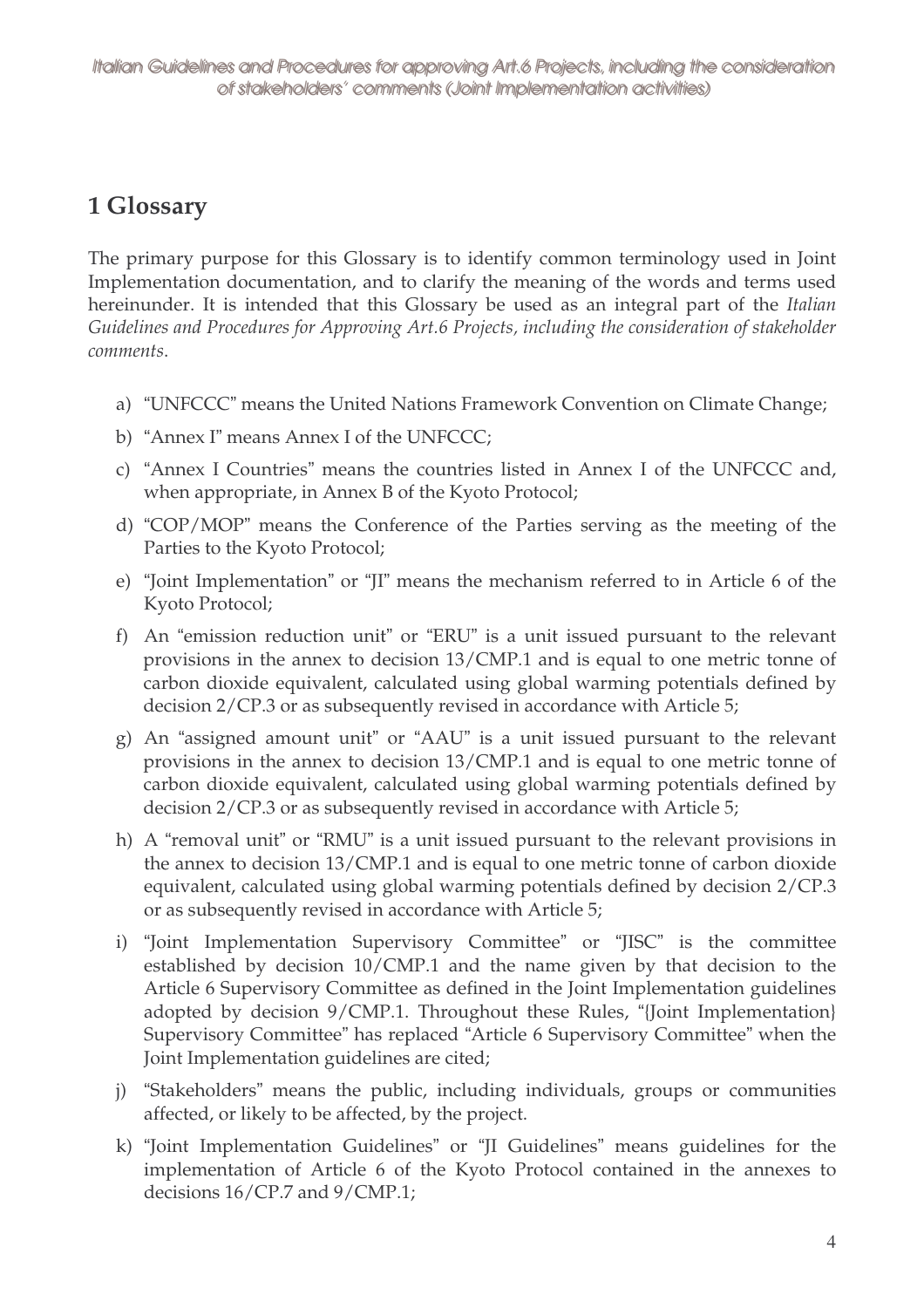- 1) "Accredited independent Entity" or "AIE" means an independent entity accredited by the JI Supervisory Committee in accordance with standards and procedures contained in appendix A of the JI guidelines. Under the verification procedure under the JISC, defined in paragraphs 30–45 of the JI guidelines, an AIE is responsible for the determination of whether a project and the ensuing reductions of anthropogenic emissions by sources or enhancements of anthropogenic removals by sinks meet the relevant requirements of Article 6 of the Kyoto Protocol and the JI guidelines.
- m) "International Rules" means the UNFCCC, Kyoto Protocol, the Marrakech Accords, any relevant decisions, guidelines, modalities and procedures made pursuant to them and of successor international agreements as amended from time to time and which include those rules specifically required to be met for the issuing and transferring of ERUs under the JI Supervisory Committee in case of Track 2 verification procedure and any other rules agreed upon among Parties;
- n) "Monitoring" means activities pursuant to which the Project Entity or another person collects and records data which assess the GHG Reductions resulting from a Project pursuant to the terms of the Monitoring Plan for that Project;
- o) "Monitoring Plan" means a set of requirements for Monitoring and Verification of the GHG Reductions achieved by a Project, in accordance with the International Rules;
- p) "Project Participant", in accordance with the use of the term in the JI, is (a) a Party involved or (b) a legal entity authorized by a Party involved to participate in the JI project;
- q) "Host Party" means a Party on the territory of which the JI project is physically located. A project located in several countries has several host Parties;
- r) "Project approval" means, in accordance with the use of the term in the Guidelines for users of JI PDD form, unconditional written approvals by the Parties involved that should be attached to the JI PDD.
- s) "Determination", under the verification procedure under the JISC, defined in paragraphs 30–45 of the JI guidelines, an AIE is responsible for the determination of whether a project and the ensuing reductions of anthropogenic emissions by sources or enhancements of anthropogenic removals by sinks meet the relevant requirements of Article 6 of the Kyoto Protocol and the Joint Implementation Guidelines.
- t) "Pre-determination report" means a report regarding reductions in anthropogenic emissions by sources or enhancements of anthropogenic removals by sinks which is going to be submitted by an accredited independent entity to the secretariat in accordance with paragraph 33 of the Joint Implementation Guidelines. It is named Pre-determination report as it does not yet contain the approval by all Parties involved.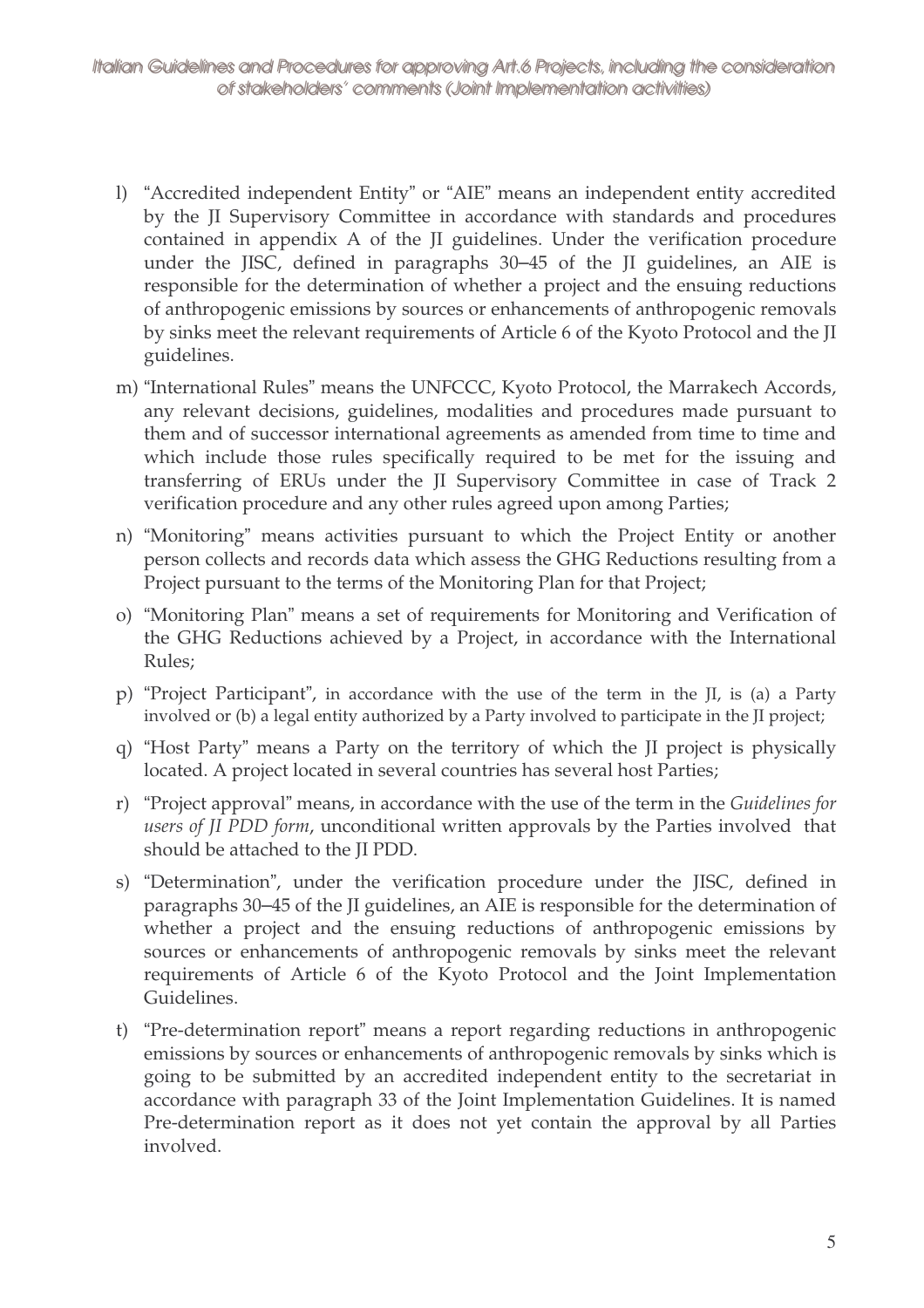## **2 Summary**

Joint Implementation is, by definition, a flexibility mechanism which allows for transfer or acquisition of emission reduction units (ERUs) resulting from climate change mitigation projects under Art. 6 of the Kyoto Protocol. The mechanism assists Annex I countries in meeting their Kyoto targets by participating in projects with other Annex I countries. Entities may participate in Joint Implementation (JI) projects to generate emissions credits, known as Emission Reduction Units (ERU), in order to use them for compliance with their targets or to sell on the international emissions trading market.

There are different levels of responsibility in developing, implementing and approving JI projects. The Conference of the Parties serving as the Meeting of the Parties (CoP/MoP), the JI Supervisory Committee, the Accredited Independent Entities (AIEs), and the Parties involved (Designated Focal Points) are the key players in the governance of such projects.

Since JI activities are limited to Annex I Parties with quantitative GHG emissions reduction targets, and the ERUs generated by JI activities are issued from the host Party's assigned amount, there is an incentive for the host Party to ensure that emission reductions are real. For this reason and given the fulfilment of some requirements that will be described hereunder, the involvement of the JI Supervisory Committee and the Accredited Independent Entities, as independent supervisory bodies, are not always needed.

Unconditional formal written approval by each of the Parties involved should be granted to those entities wishing to participate in the given JI project and indeed attached to JI PDDs. Such written formal approval constitutes the authorization by a designated focal point of/to a specific individual and/or legal entity to participate in a specific JI project. When an Italian entity wishes to become a Project Participant in a given JI project, and to transfer Emission Reduction Units resulting from that JI project, the role of the Italian Designated Focal Point is to approve the JI project and to authorise the participation of the project participant in it.

The approval covers the requirements of paragraphs 29 and 31 (a) of the JI guidelines ( $\vec{E}$ ) Guidelines for the implementation of Article 6 of the Kyoto Protocol). A written approval by a Party may cover more than one project provided that all projects are clearly listed in the approval.

The international rules for JI (as set out in the "Marrakech Accords") provide two sets of JI procedures for JI project emission reductions verification, commonly referred to as "Track 1" and "Track 2". Nowadays, Track 1 and Track 2 are the common terms used to describe the conditions under which Article 6 operates.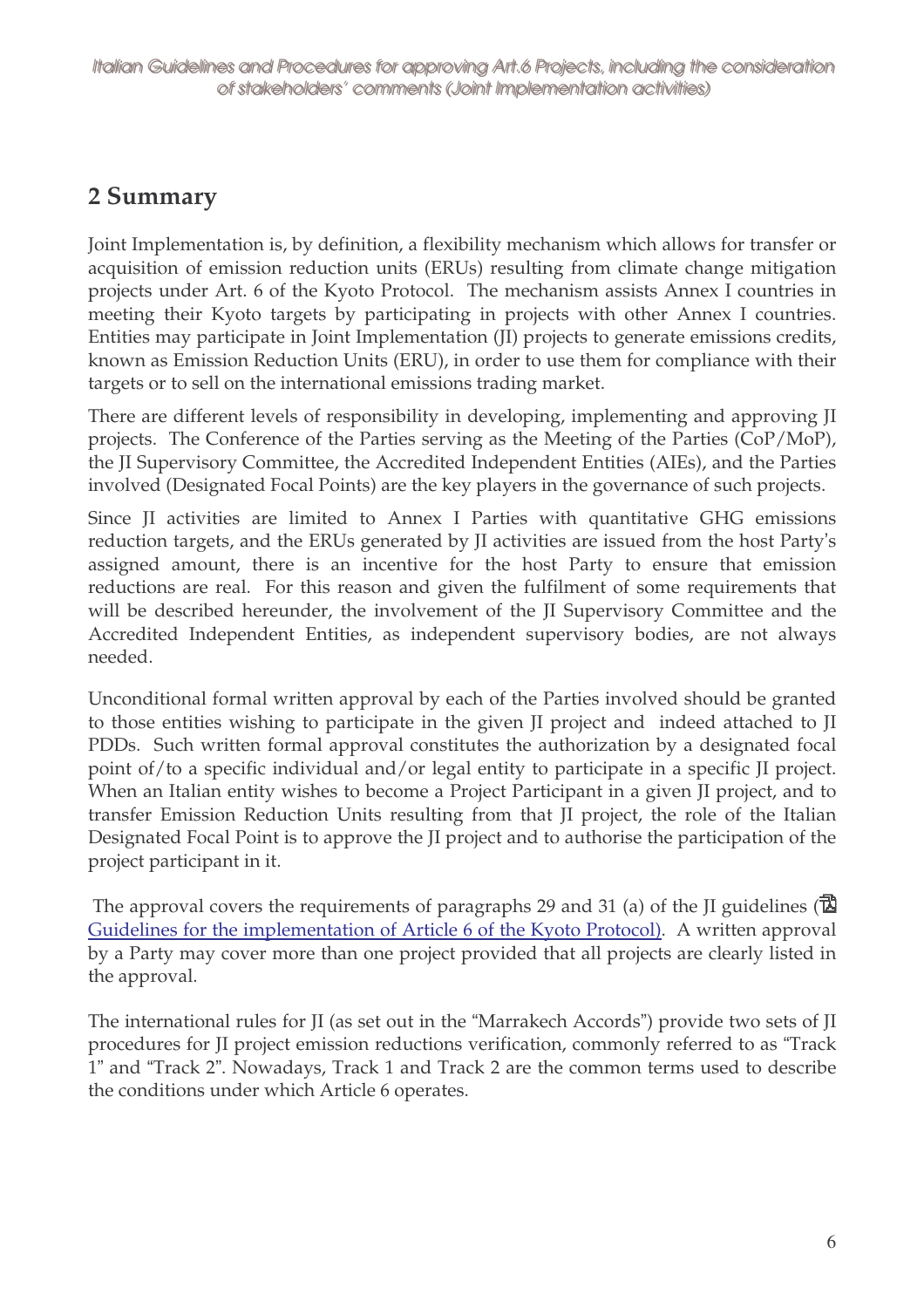# **3 Objective**

In accordance with paragraph 20 of Decision  $9/CMP1$  ( $\overline{\mathbb{Q}}$ Guidelines for the implementation of Article 6 of the Kyoto Protocol), "a Party involved in an Article 6 project shall inform the UNFCCC Secretariat of:

(a) Its designated focal point for approving projects pursuant to Article 6, paragraph 1(a);

(b) Its national guidelines and procedures for approving Article 6 projects, including the consideration of stakeholders' comments, as well as monitoring and verification".

Therefore, to comply with the above requirements:

- 1. The Italian Ministry for Environment Land and Sea, Department for Environmental Research and Development, in the person of the Director General Mr. Corrado Clini, has been appointed as the Designated Focal Point (DFP) for Joint Implementation projects (please refer to the following address http://ji.unfccc.int/JI\_Parties/Parties/index.html#Italy for further information on the Italian DFP), and
- 2. The Italian Designated Focal Point has published the present document detailing the Italian national guidelines and procedures for approving Article 6 projects, including the consideration of stakeholders' comments, as well as monitoring and verification.

This document applies to the approval and authorization of JI projects which occur in countries included in Annex I with a commitment inscribed in Annex B other than Italy. Thus, it means that the Government of Italy is not currently approving JI projects implemented in Italy.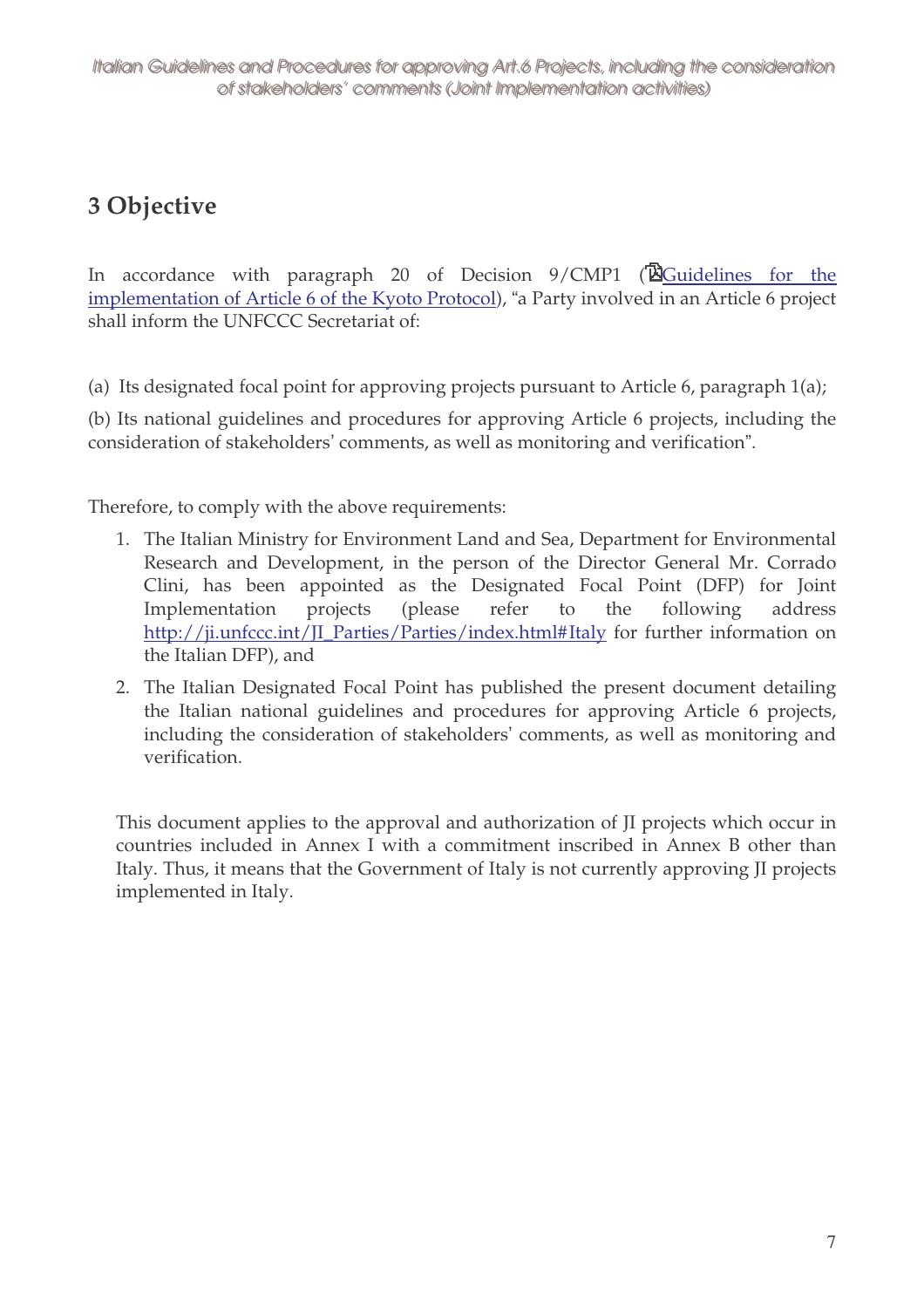# 3.1 Verification Procedures for JI Projects: Track 1 and Track 2

As stated in the Background paragraph, the Two Tracks refer to alternative emission reduction verification procedures and project cycles for JI projects depending on the status of the host country with regard to meeting relevant eligibility requirements. Generally speaking, Track 1 is subject to supervision of the host country, whilst Track 2 is subject to the international supervision of the Supervisory Committee for JI (commonly referred to as JISC).

These relevant eligibility requirements are listed in Paragraph 21 of Decision 9/CMP1. It is specified "that a Party included in Annex I with a commitment inscribed in Annex B is eligible to transfer and/or acquire ERUs issued in accordance with the relevant provisions, if it is in compliance with the following requirements:

- a) It is a Party to the Kyoto Protocol;
- b) Its assigned amount pursuant to Article 3, paragraphs 7 and 8, has been calculated and recorded in accordance with decision 13/CMP.1;
- c) It has in place a national system for the estimation of anthropogenic emissions by sources and anthropogenic removals by sinks of all greenhouse gases not controlled by the Montreal Protocol, in accordance with Article 5, paragraph 1, and the requirements in the guidelines decided in Decision 9/CMP1;
- d) It has in place a national registry in accordance with Article 7, paragraph 4, and the requirements in the guidelines decided in Decision 9/CMP1;
- e) It has submitted annually the most recent required inventory, in accordance with Article 5, paragraph 2, and Article 7, paragraph 1, and the requirements in the guidelines decided in Decision 9/CMP1, including the national inventory report and the common reporting format. For the first commitment period, the quality assessment needed for the purpose of determining eligibility to use the mechanisms shall be limited to the parts of the inventory pertaining to emissions of greenhouse gases from sources/sector categories from Annex A to the Kyoto Protocol and the submission of the annual inventory on sinks;
- f) It submits the supplementary information on assigned amount in accordance with Article 7, paragraph 1, and the requirements in the guidelines decided in Decision 9/CMP.1 and makes any additions to, and subtractions from, assigned amount pursuant to Article 3, paragraphs 7 and 8, including for the activities under Article 3, paragraphs 3 and 4, in accordance with Article 7, paragraph 4, and the requirements in the in Decision 9/CMP1".

If a host Party fulfils all the eligibility requirements the "simplified" JI procedure ("Track 1") may be applied, i.e. "a host Party may verify reductions in anthropogenic emissions by sources or enhancements of anthropogenic removals by sinks from an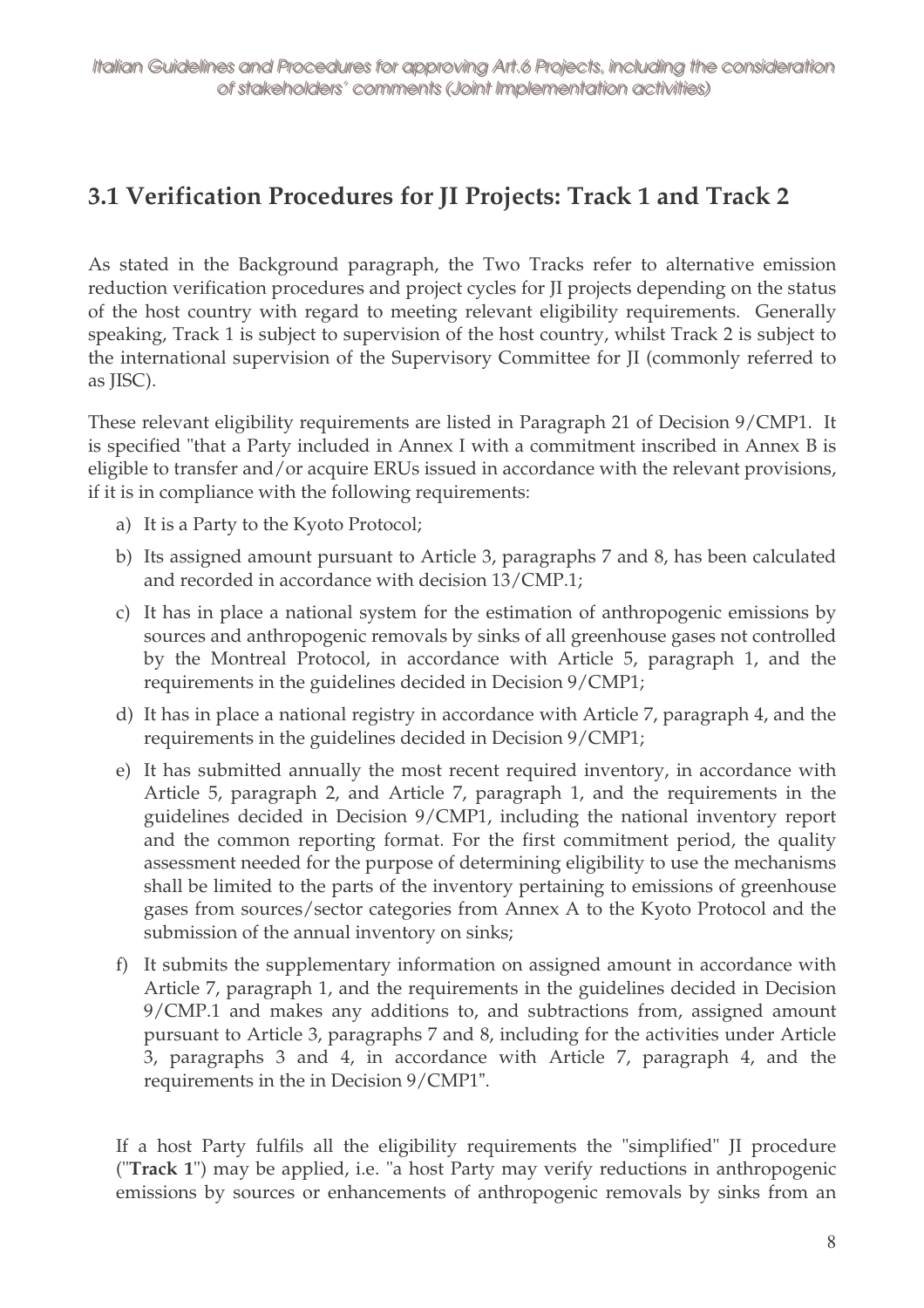Article 6 project as being additional to any that would otherwise occur, in accordance with Article 6, paragraph 1 (b). Upon such verification, the host Party may issue the appropriate quantity of ERUs in accordance with the relevant provisions of decision  $13/CMP.1$ " (paragraph 23 of the  $\mathbb{E}$ Guidelines for the implementation of Article 6 of the Kyoto Protocol). "Where a host Party does not meet the eligibility requirements, the verification of reductions in anthropogenic emissions by sources or enhancements of anthropogenic removals by sinks from an Article 6 project as being additional to any that would otherwise occur, in accordance with Article 6, paragraph 1 (b), shall occur through the verification procedure under the Article 6 Supervisory Committee. The host Party may, however, only issue and transfer ERUs upon meeting the requirements in paragraphs 21 (a), (b) and (d)" (paragraph 24 of the  $\mathbb{\mathbb{\tilde{B}}}$  Guidelines for the implementation of Article 6 of the Kyoto Protocol).

The verification procedure under the JI Supervisory Committee is the one previously referred to as "Track 2" procedure.

Hence, where a host Party does not meet all of the eligibility requirements, "Track 2" has to be applied. Otherwise it has the choice between "Track 1" and "Track 2", i.e. it "may at any time elect to use the verification procedure under the Article 6 Supervisory Committee" (paragraph 25 of the EGuidelines for the implementation of Article 6 of the Kyoto Protocol).

The **Track 2** procedure is the determination by an independent entity, accredited pursuant to appendix A of the JI guidelines, of whether a project and the ensuing reductions of anthropogenic emissions by sources or enhancements of anthropogenic removals by sinks meet the relevant requirements of Article 6 of the Kyoto Protocol and the JI guidelines. Under the Track 2 procedure, according to paragraphs 31 (c), 33 (b) and (c) and 37 of the JI guidelines, the accredited independent entity (AIE) shall:

(a) Receive from the project participants a project design document (PDD) that contains all information needed for the determination of whether the project has an appropriate baseline and monitoring plan in accordance with the criteria set out in appendix B of the JI guidelines;

(b) Determine whether the project would result in a reduction of anthropogenic emissions by sources or an enhancement of anthropogenic removals by sinks that is additional to any that would otherwise occur and has an appropriate baseline and monitoring plan in accordance with the criteria set out in appendix B of the JI guidelines;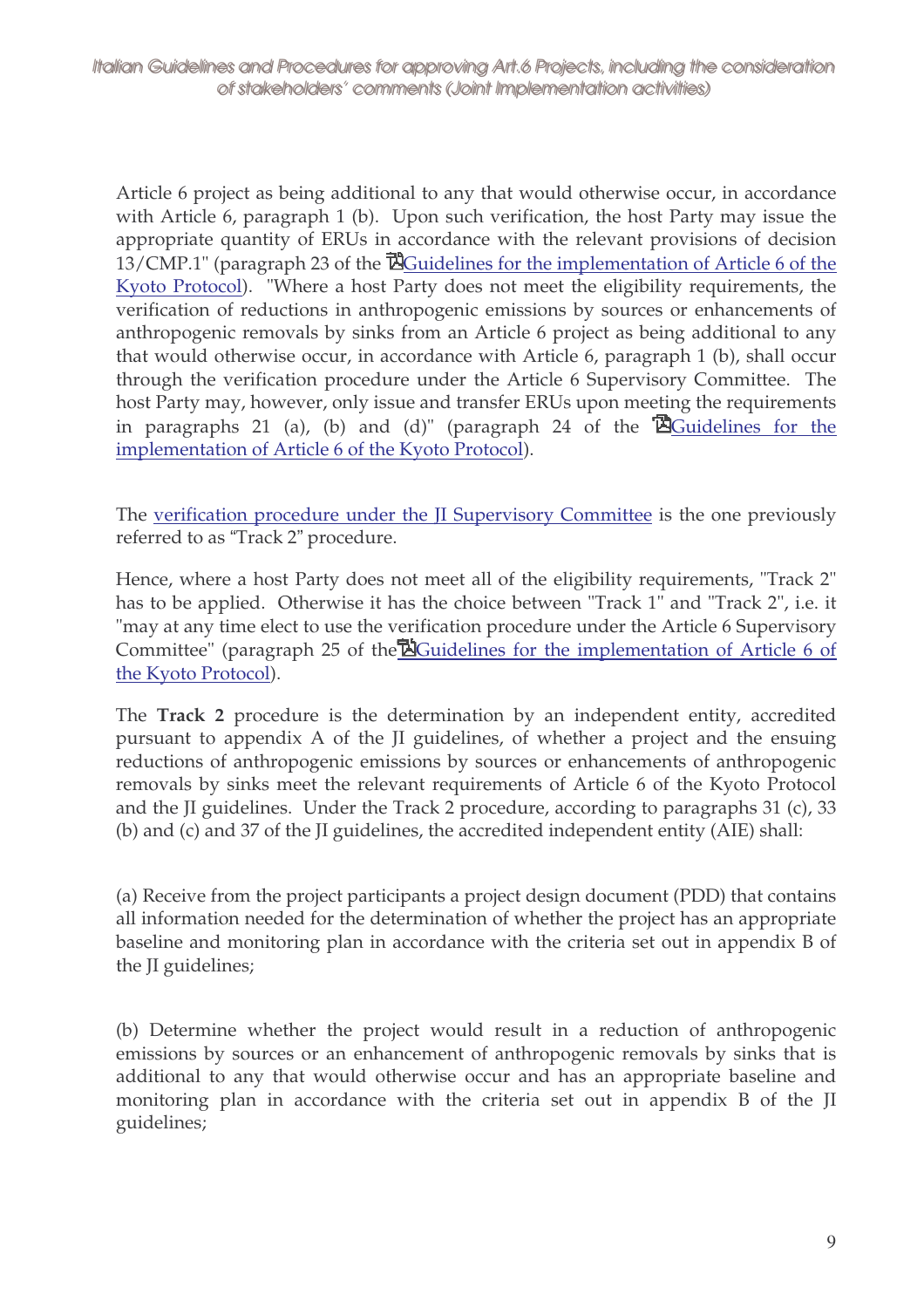(c) Make, upon receipt of a report referred to under paragraph 36 of the JI guidelines, a determination of the reductions in anthropogenic emissions by sources or enhancements of anthropogenic removals by sinks reported by project participants in accordance with appendix B of the JI guidelines, provided that they were monitored and calculated in accordance with paragraph 33 of the JI guidelines.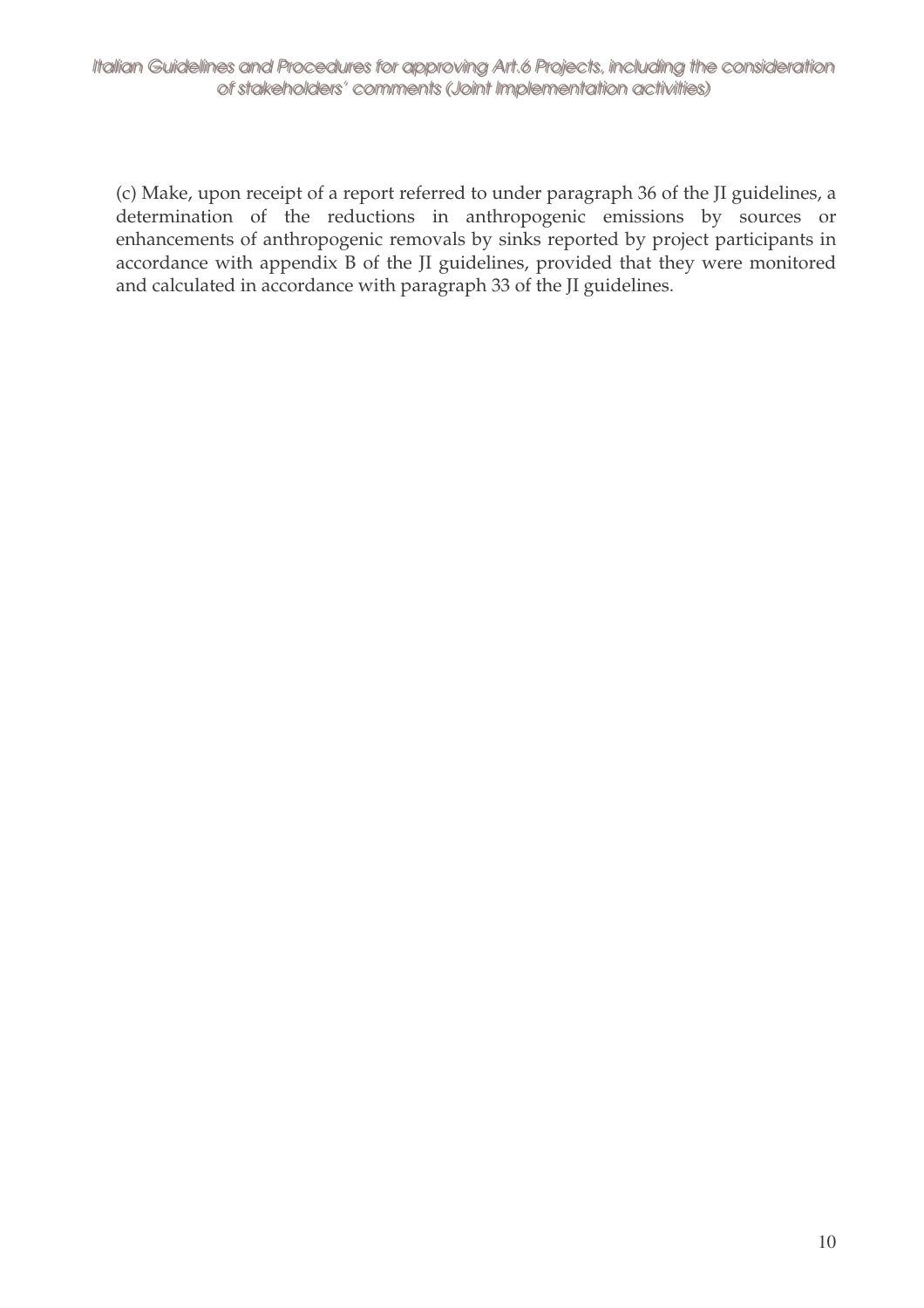## 4 Requirements to obtain a Letter of Approval from the Italian **Designated Focal Point**

## **4.1 Scenarios**

In accordance with Article 6 of the Kyoto Protocol, "any Party included in the Annex I may transfer to, or acquire from, any such Party emission reduction units resulting from projects (...), provided that:

- a) any such project has the approval of the Parties involved;
- b) any such project provides a reduction in emissions (...)".

In addition to the paragraphs above, a written formal project approval by each of the Parties involved has to be provided and two different verification procedures (Track 1 and Track 2) can be used to verify that a given project generates reduction in emissions. Therefore, as Italy does not currently host JI projects, two different scenarios may occur:

- 1. Italy is not the Host Party (non HP) and the Host Party has chosen the verification procedure known as Track 1;
- 2. Italy is not the Host Party (non HP) and the Host Party has chosen the verification procedure known as Track 2.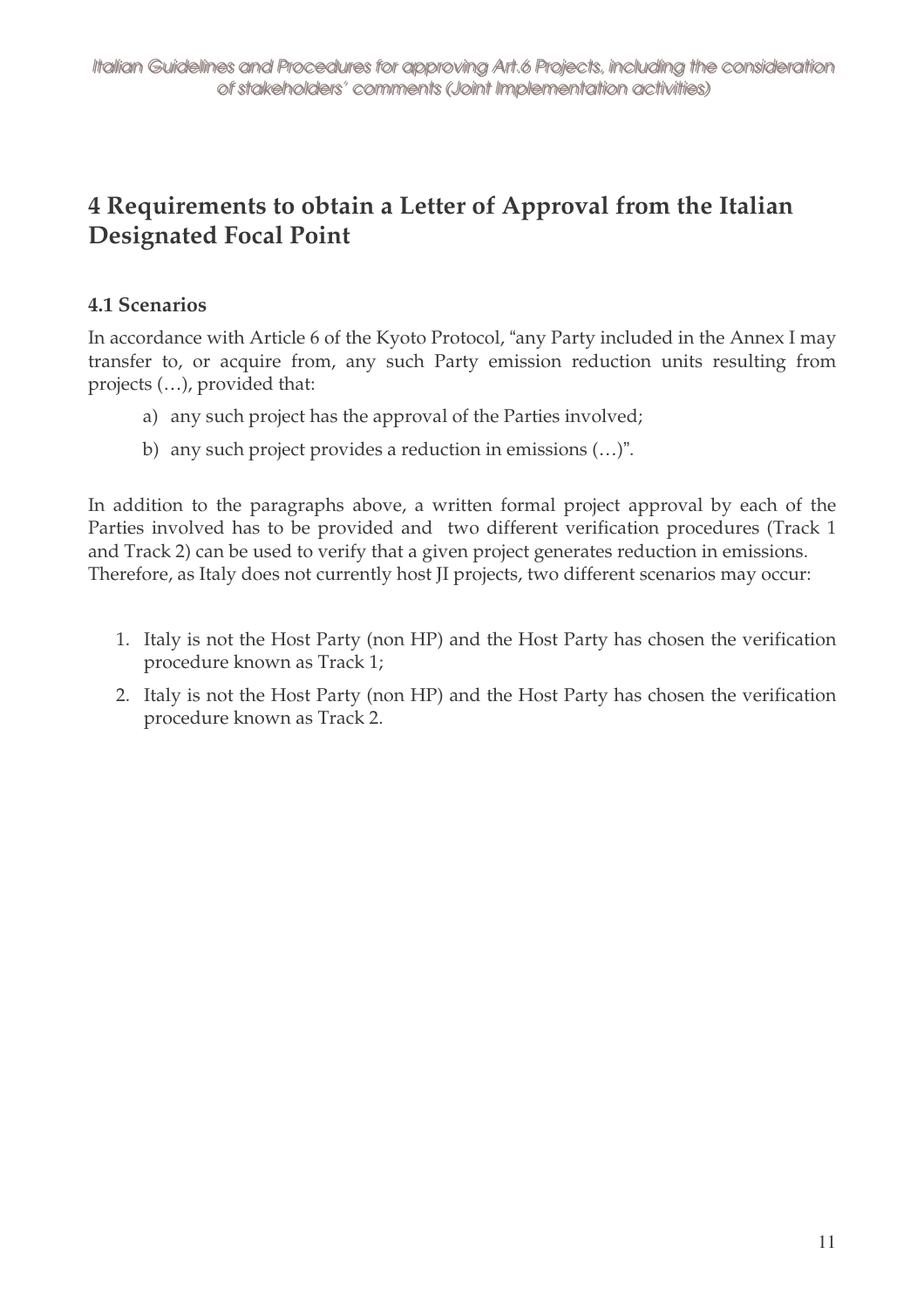## **4.2 Overall requirements**

Regardless of the different scenarios described above and based on the relevant international rules (refer to the following grey tables for applicable international rules), the hereunder listed requirements always need to be fulfilled to obtain the Letter of Approval from the Italian Designated Focal Point.

#### **Approval**:

**(Paragraph 12 of the Linking Directive)** "Any Member State that authorises private or public entities to participate in project activities remains responsible for the fulfilment of its obligations under the UNFCCC and the Kyoto Protocol and should therefore ensure that such participation is consistent with the relevant guidelines, modalities and procedures adopted pursuant to the UNFCCC or the Kyoto Protocol".

**(Paragraph 29 of the JI Guidelines)** "A Party that authorizes legal entities to participate in Article 6 projects shall remain responsible for the fulfilment of its obligations under the Kyoto Protocol and shall ensure that such participation is consistent with the present annex. Legal entities may only transfer or acquire ERUs if the authorizing Party is eligible to do so at that time".

**Requirement**: A self-certification by the Project participant that participation in the given project activity meets the requirements imposed on such participation under the terms of the Kyoto Protocol and the JI Guidelines (please fill in Paragraph 3 of the standard format contained in the Annex I to the present document).

#### **Hydroelectric Projects with a generating capacity greater than 20 MW**

**(Paragraph 11 b. 6 of the Linking Directive) "**In the case of hydroelectric power production project activities with a generating capacity exceeding 20 MW, Member States shall, when approving such project activities, ensure that relevant international criteria and guidelines, including those contained in the World Commission on Dams November 2000 Report "Dams and Development . A New Framework for Decision-Making", will be respected during the development of such project activities"**.**

**Requirement**: A self-certification by the Project participant that participation in the given project activity meets the criteria prescribed in the Guidelines by the World Commission on Dams. (Please, fill in Paragraph 6 of the standard format contained in the Annex I to the present document). Additional supporting documentation is also to be provided, as well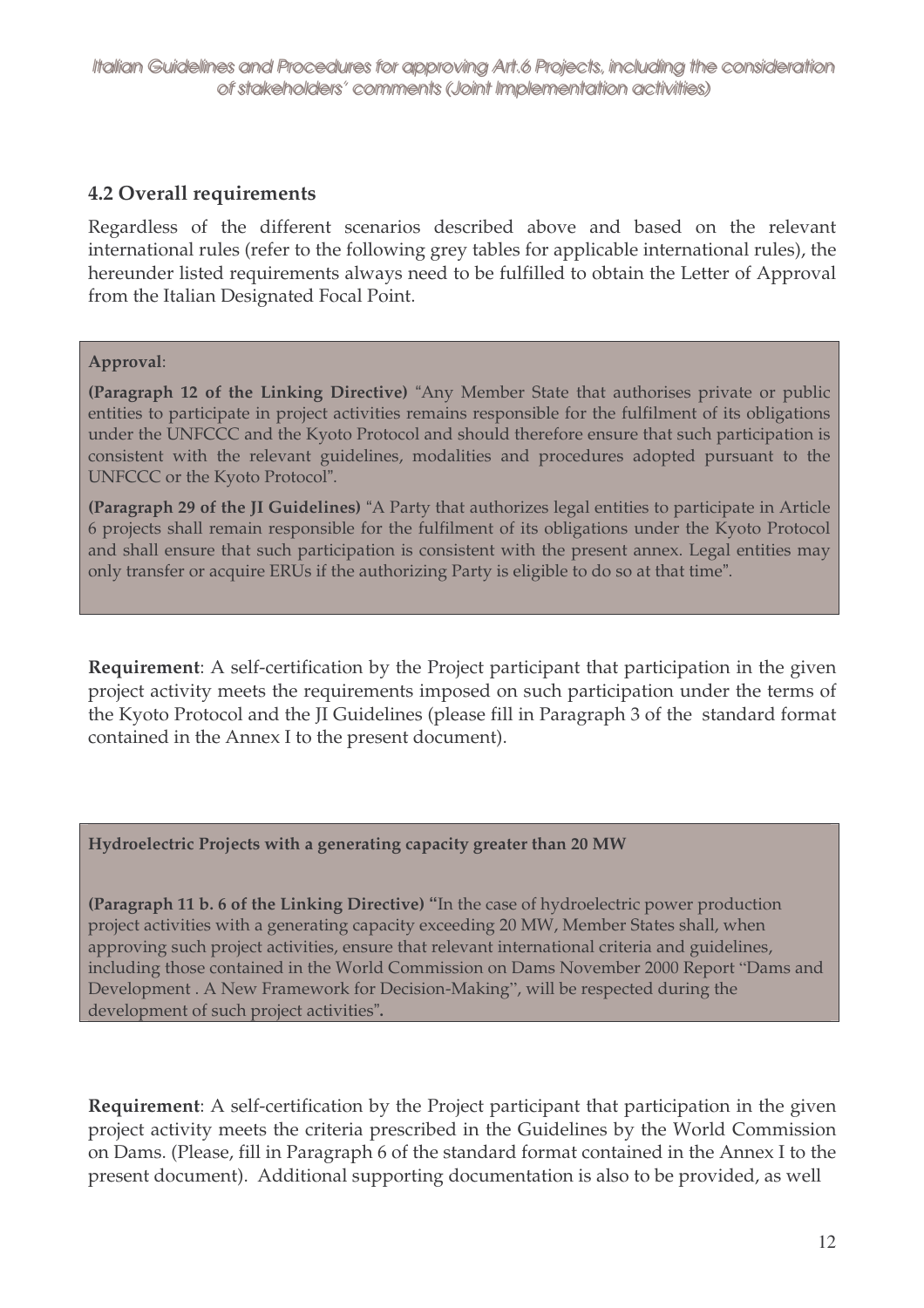as the proof of the fulfilment of Host Country's explicit requirement and related approval on the matter.

#### **Baselines of Projects**

**(Paragraph 11 of the Linking Directive)** "In accordance with the relevant treaties of accession, the *acquis communitaire* should be taken into account in the establishment of baselines for project activities undertaken in countries acceding to the Union".

**Requirement (only for Host Party that has already signed the Treaty of Accession)**: In order to provide the Italian Designated Focal Point with evidence that the acquis communitaire has been taken into account in the definition of project baseline, a self certification on the matter is required (Please fill in Paragraph 5 of the standard format contained in the Annex I to the present document).

#### **Transparency:**

**(Paragraph 28 of the JI Guidelines**) "A Party hosting an Article 6 project shall make publicly available, directly or through the secretariat, information on the project in accordance with the reporting guidelines set out in appendix B below and the requirements contained in decision 13/CMP.1".

**(Paragraph 17 of the Linking Directive)** "… Information on project activities in which a Member State participates or authorises private or public entities to participate should be made available to the public in accordance with Directive 2003/4/EC of the European Parliament and of the Council of 28 January 2003 on public access to environmental information (1)".

**Requirement**: Communication to the Italian Designated Focal Point of the web site where the information has been posted. (Please, fill in Paragraph 7 of the of the standard format contained in the Annex I to the present document)

### **4.3 Scenario 1: Italy acting as the non-Host Party and the Host Party decides for Track 1 verification procedure**

Scenario 1 is the case in which Italy is non-HP and, provided that HP itself meets eligibility requirements, HP chooses to verify emission reductions applying the Track 1 procedure.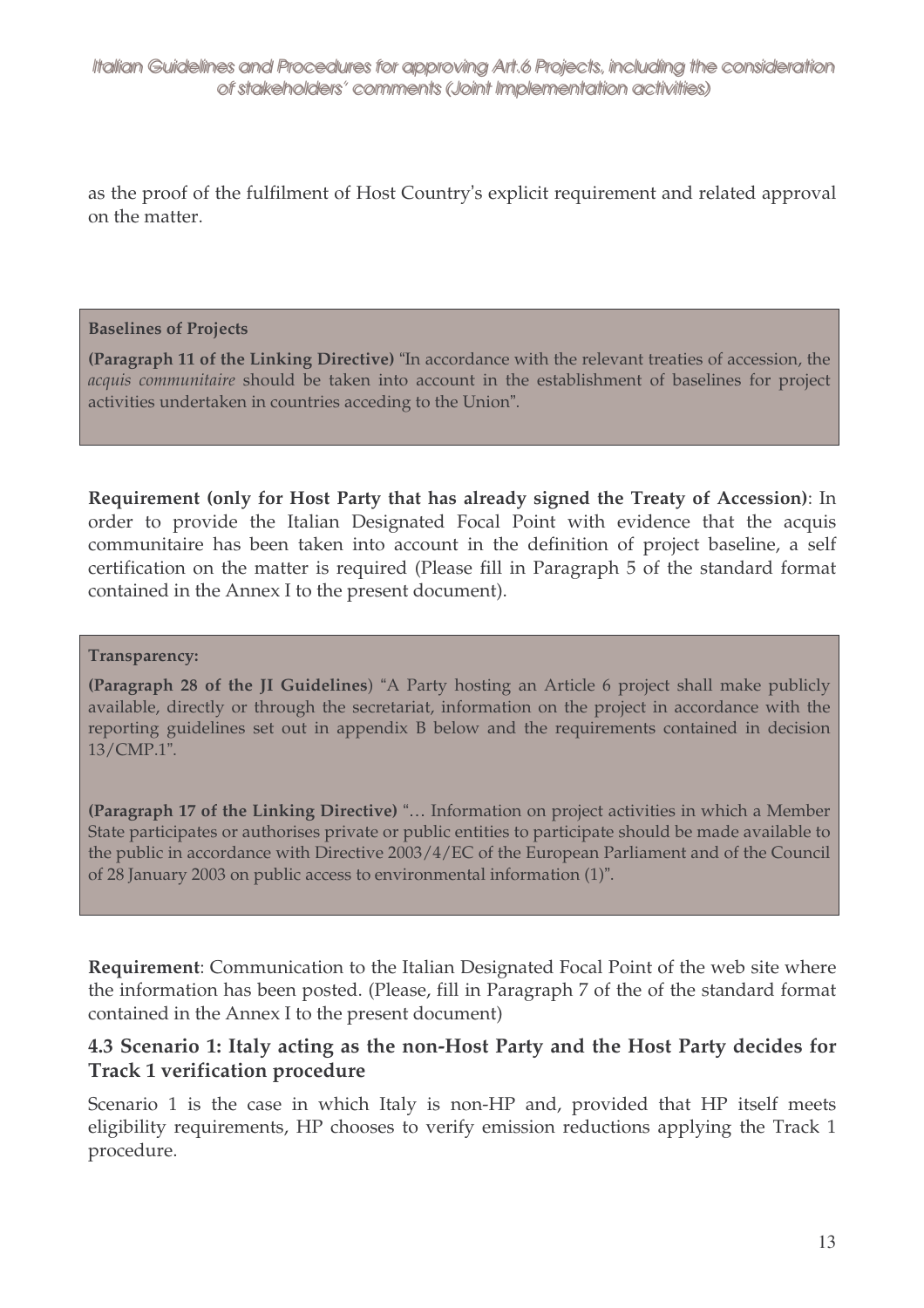#### **Approval requirement:**

**(Paragraph 31 of the JI Guidelines)** "Project participants shall submit to an accredited independent entity a project design document that contains all information needed for the determination of whether the project:

(a) Has been approved by the Parties involved;

(b) Would result in a reduction of anthropogenic emissions by sources or an enhancement of anthropogenic removals by sinks that is additional to any that would otherwise occur;

(c) Has an appropriate baseline and monitoring plan in accordance with the criteria set out in appendix B below".

**Requirement:** To issue the Letter of Approval, Italy as involved Party requires the fulfilment of the overall requirements (please refer to the paragraphs above) and the submission of the standard format contained in the Annex I to the present document. In addition, Italy requests the following supporting documents:

- 1. A copy of the Letter of Approval from the host country's Designated Focal Point;
- 2. A copy of the Project Design Document (PDD) in the format approved by the COP/MOP 2 both for Small Scale and regular projects. With Decision 2/CPM 2 Para 3., COP/MOP2 adopted the joint implementation project design document forms, "elaborated by the Committee in accordance with paragraph 3 (e) of the joint implementation guidelines and paragraph 2 (d) of decision 10/CMP.1, as contained in annex II of document FCCC/KP/CMP/2006/5 and annexes I and II of document FCCC/KP/CMP/2006/5/Add.1 (Adopted with the addition of the following footnote on each page of the forms: "This template shall not be altered. It shall be completed without modifying/adding headings or logo, format or font.")".

### **4.4 Scenario 2: Italy acting as the non-Host Party and the Host Party decides for Track 2 verification procedure**

The approval procedure for Track 2 JI follows similar requirements as to the approval process for CDM project activities, also being subject to international supervision from the JI Supervisory Committee. These rules of procedures of the Joint Implementation Supervisory Committee have been adopted by the COP/MOP2 as "developed by the Committee in accordance with paragraph  $3$  (g) of the joint implementation guidelines and paragraph 2 (a) of decision 10/CMP.1, as contained in annex I of document FCCC/KP/CMP/2006/5".

In order to grant a Letter of Approval in respect of Track 2 project activities, Italy as involved Party requires the fulfilment of the overall requirements (please refer to the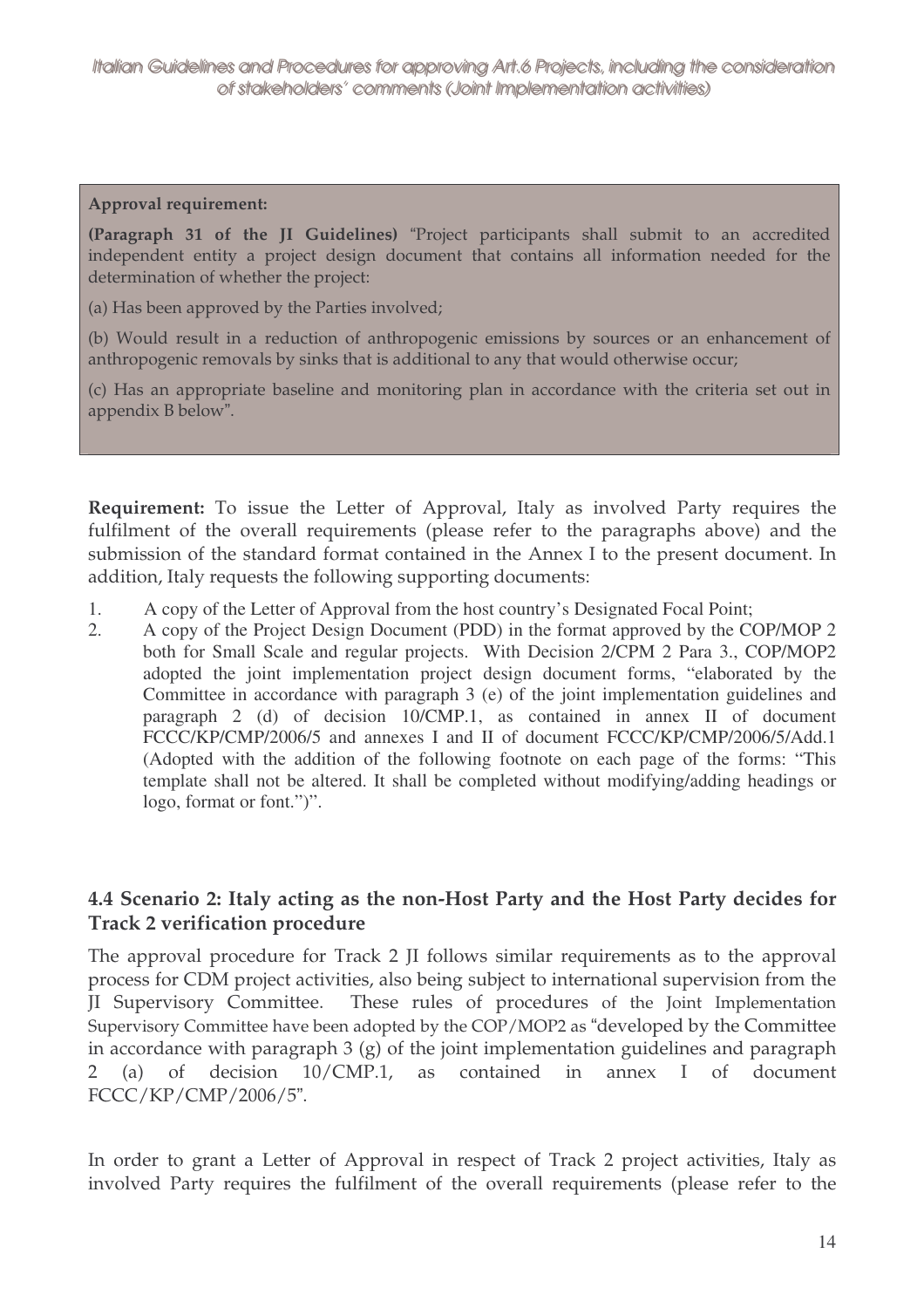paragraphs above) and the submission of the standard format contained in the Annex I to the present document. In addition, Italy requests the following supporting documents:

- 1 A copy of the Letter of Approval from the host country's Designated Focal Point;
- 2. A copy of the Project Design Document (PDD) in the format approved by the COP12/MOP2 both for Small Scale and regular projects. With Decision 2/CPM 2 Para 3., COP12/MOP2 adopted the joint implementation project design document forms, "elaborated by the Committee in accordance with paragraph 3 (e) of the joint implementation guidelines and paragraph 2 (d) of decision 10/CMP.1, as contained in annex II of document FCCC/KP/CMP/2006/5 and annexes I and II of document FCCC/KP/CMP/2006/5/Add.1 (Adopted with the addition of the following footnote on each page of the forms: "This template shall not be altered. It shall be completed without modifying/adding headings or logo, format or font.")";
- 3. A copy of a pre-determination (validation) report by the Accredited Independent Entity as to be sent to the JISC.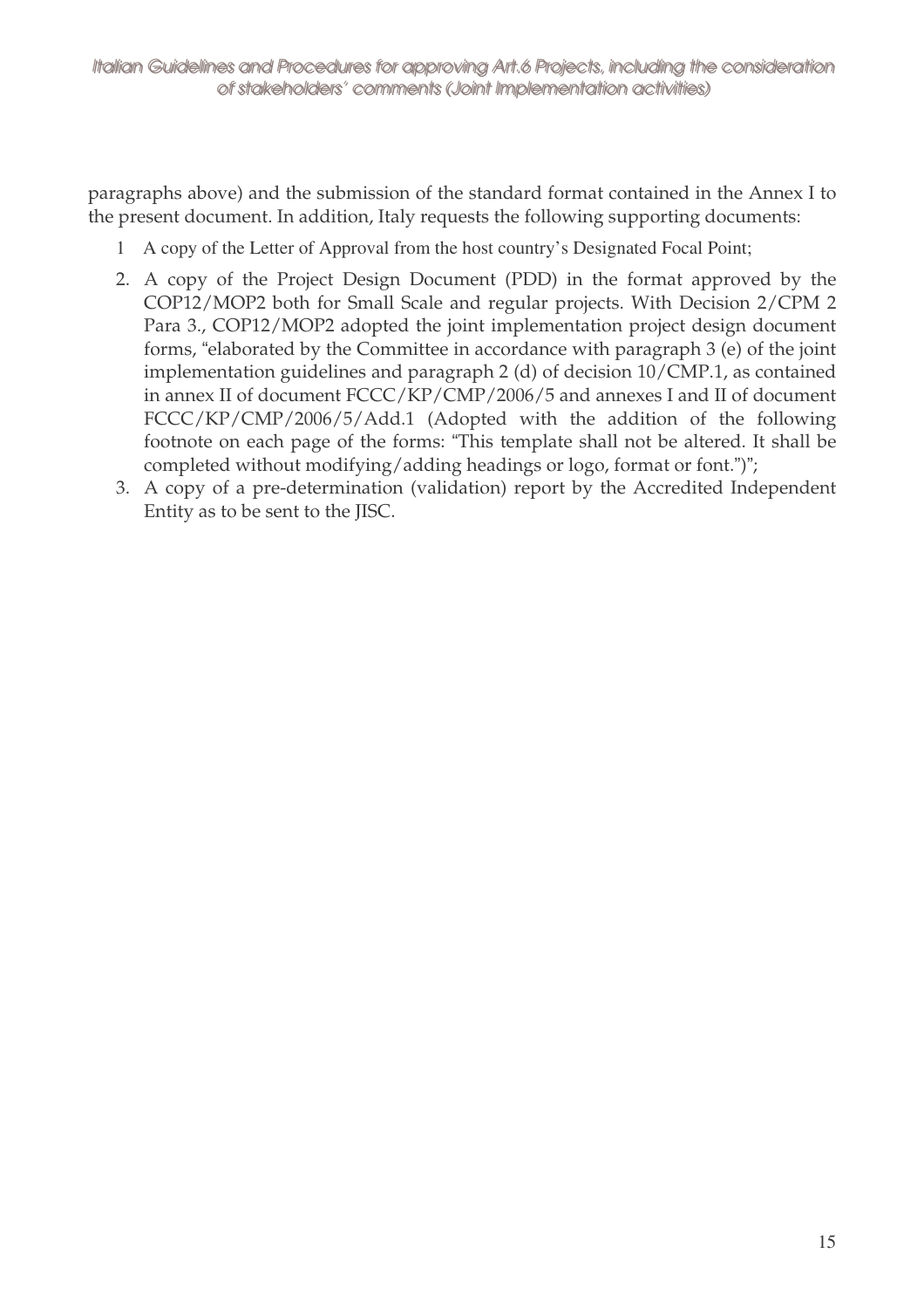# **Annex I – Application for the issuance of the Letter of Approval**

C.a. Dott. Corrado Clini

Direzione per la Ricerca Ambientale e Sviluppo - RAS Ministero dell'Ambiente e della Tutela del Territorio e del Mare Via Cristoforo Colombo 44 00147 Roma

Il sottoscritto (NOME E COGNOME), [applicabile solo nel caso di società] in qualità di legale rappresentante della (NOME SOCIETA' E RAGIONE SOCIALE), ai sensi degli articoli 47 del D.P.R. 28 dicembre 2000, n. 445, consapevole delle sanzioni penali previste dall'art. 76 della medesima legge e dall'art. 496 del codice penale in caso di falsità in atti e di dichiarazioni mendaci e consapevole che la non veridicità della presente dichiarazione comporta la decadenza dai benefici eventualmente emanato sulla base della stessa (art. 75 D.P.R. 445/2000), dichiara:

- o Di essere [applicabile solo nel caso di partecipazione individuale]/ che la società (NOME SOCIETA' E RAGIONE SOCIALE, N. REGISTRO DI APPARTENENZA) [nel caso di partecipazione da parte di una società] è un partecipante al progetto (NOME PROGETTO COME INDICATO NEL PROJET DESIGN DOCUMENT), eseguito in (NOME PAESE OSPITANTE), intendendo per partecipante al progetto la figura di "Project Participant" così come definita dal documento "JI Guidelines for users of JI PDD" predisposto dal Joint Implementation Supervisory Committee;
- o **(Paragraph 1)** la lettera di approvazione del Designated Focal Point di (NOME PAESE OSPITANTE) è allegata;
- o **(Paragraph 2)** il documento di progetto denominato Project Design Document è allegato come da formato approvato dalla COP12/MOP2 in Dec. 2/CPM 2 Para 3.;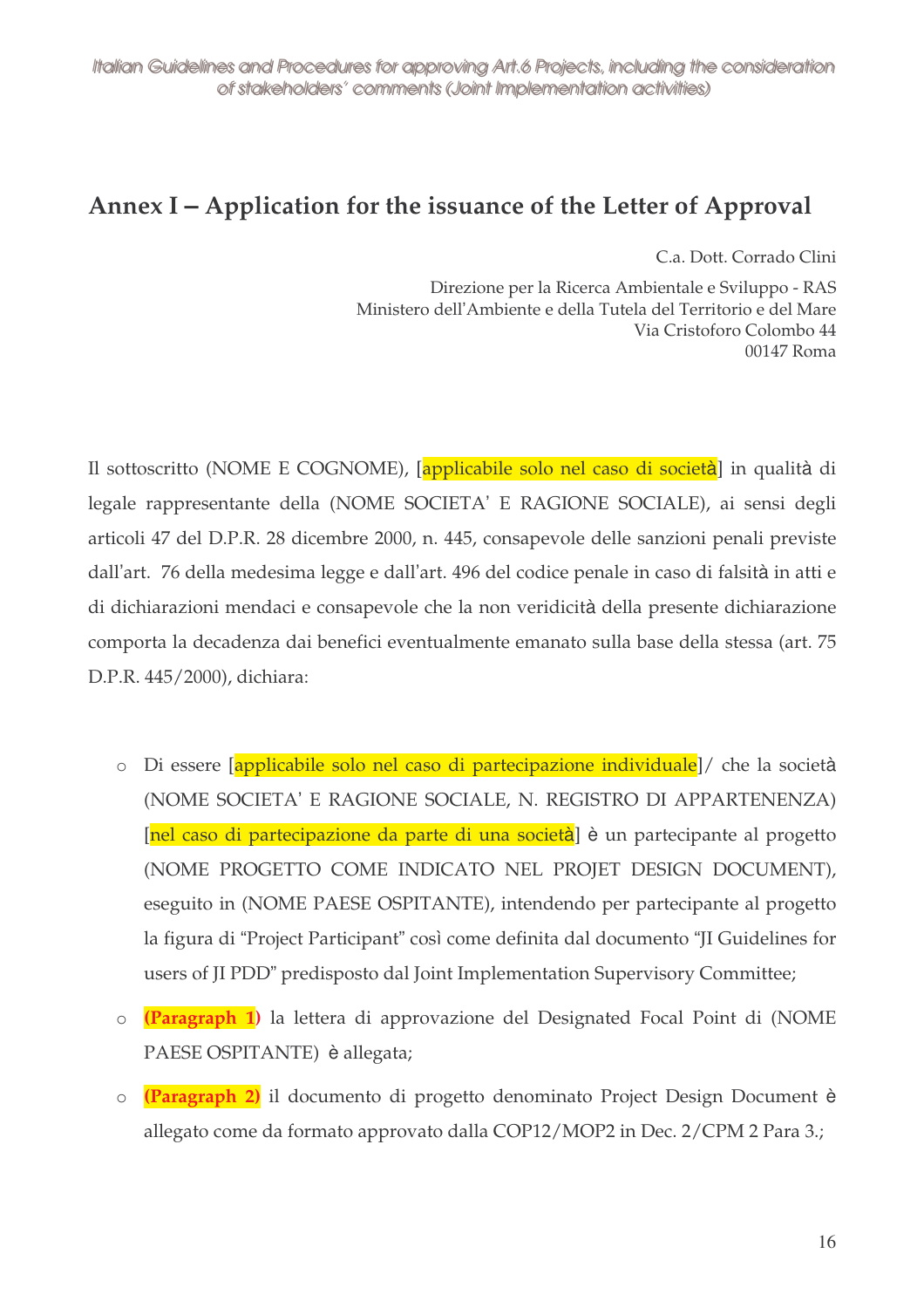- o (Paragraph 3) [solo nel caso in cui il progetto segua la procedure di verifica di abbattimento delle emissioni nota come Track 2] il documento di progetto denominato "Pre-determination Report" come predisposto dalla Accredited Indipendent Entity per essere inviato al Joint Implemetation Supervisory Committee in accordo al Paragrafo 33 del documento II Guidelines;
- o (Paragraph 4) tutte le informazioni contenute nel Project Design Document sono corrette e sono conformi alle rilevanti ed applicabili regole internazionali;
- o (Paragraph 5) [solo nel caso di Paesi Ospitanti che abbiano già firmato il trattato di accessione all'Unione Europea<sup>]</sup> Nella definizione della baseline del progetto è stata tenuta piena considerazione degli elementi rilevanti per il progetto e relativi al raggiungimento dell'acquis communitaire, così come è stabilito nel documento "JI Guidelines for users of JI PDD" predisposto dal Joint Implementation Supervisory Committee;
- o (Paragraph 6) [solo nel caso in cui il progetto sia un progetto idroelettrico con capacità superiore a 20 MW il progetto rispetta tutti i criteri e le linee guida identificati nella relazione della World Commission on Dams "Dams and Development – A new framework for Decision-Making";
- o (Paragraph 7) Tutte le informazioni relative al progetto (NOME PROGETTO COME INDICATO NEL PROJET DESIGN DOCUMENT) sono state rese pubbliche tramite il sito web (INDIRIZZO WWW DEL SITO DI RIFERIMENTO).

Firma, data, luogo.